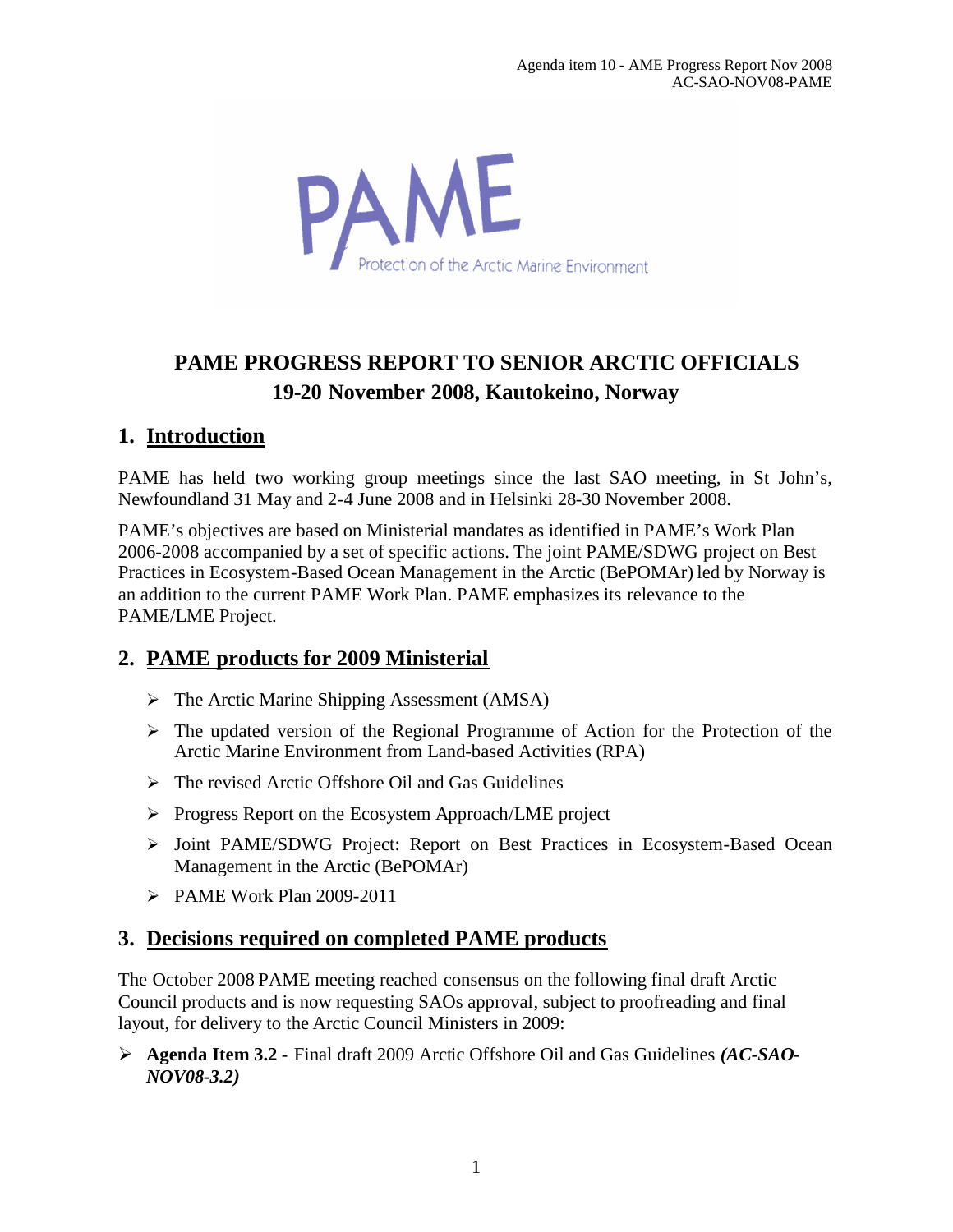- **Agenda Item 5.2** Final draft 2009 Updated Regional Programs of Action for the Protection of the Arctic Marine Environment from Land-based Activities (RPA) *(AC-SAO-NOV08-5.2)*
- **Agenda Item 5.3** Joint SDWG/PAME final draft Observed Best Practices report *(AC-SAO-NOV08-5.3)*

## Updated the Arctic Offshore Oil and Gas Guidelines Agenda Item 3.2

The Arctic Offshore Oil and Gas Guidelines where first published in 1997 and updated in 2002. These Guidelines recommend voluntary standards, technical and environmental best practices, management policy, and regulatory controls for Arctic offshore oil and gas operations. Inputs have been solicited from Arctic Council country representatives, Permanent Participants, and other experts by means of convening a workshop in December 2007, at PAME meetings and through correspondence. The updated Guidelines are consistent with the Oil and Gas Assessment.

The October 2008 PAME meeting reached consensus on the attached final version of these Guidelines to be forwarded to the SAOs requesting their approval as the final document, subject to proofreading and final layout, for delivery to Arctic Council Ministers in 2009.

### Regional Programme of Action for the Protection of the Arctic Marine Environment from Land-based Activities (RPA) – Agenda Item 5.2

In 1998, the Arctic Council published the *Regional Programme of Action for the Protection of the Arctic Marine Environment from Land-based Activities (RPA)* as a regional approach to implementing the United Nations Environment Programme (UNEP) Global Programme of Action (GPA). Many changes have occurred in the Arctic marine environment since the publication of the RPA, and in 2006, PAME was tasked by Senior Arctic Officials (SAOs) and Arctic Council Ministers to review, update, and expand the RPA as necessary to respond more effectively to these rapidly changing circumstances. Taking account of a rapidly changing Arctic region is the overarching objective of the RPA update, and as such is an important response to the 2004 Arctic Climate Impact Assessment (ACIA).

The final draft updated RPA is based on inputs from Arctic Council Working Groups, Permanent Participants and PAME National Representatives.

It can be noted that there are no substantial changes to the RPA. However the RPA has been successfully improved and updated it to include:

- Enhanced integration of recent Arctic Council assessments and knowledge (i.e. AMAP Oil and Gas Assessment (2008), AMAP environmental assessment (2002));
- $\triangleright$  Increased emphasis on modern environmental management approaches (i.e. ecosystembased management);
- $\triangleright$  Increased emphasis on ecologically sensitive areas, and habitat alteration and destruction;
- $\triangleright$  Increased emphasis on the impacts of climate change (i.e. stability of pollution storage sites, shore erosion, sea ice and permafrost);
- $\triangleright$  Increased emphasis on mercury (POPs remain the major concern, however increasing levels of mercury is becoming a priority);
- $\triangleright$  New information regarding strategies and actions for States to take in order to meet the objectives related to all significant regional sources (i.e. support collaboration in assessing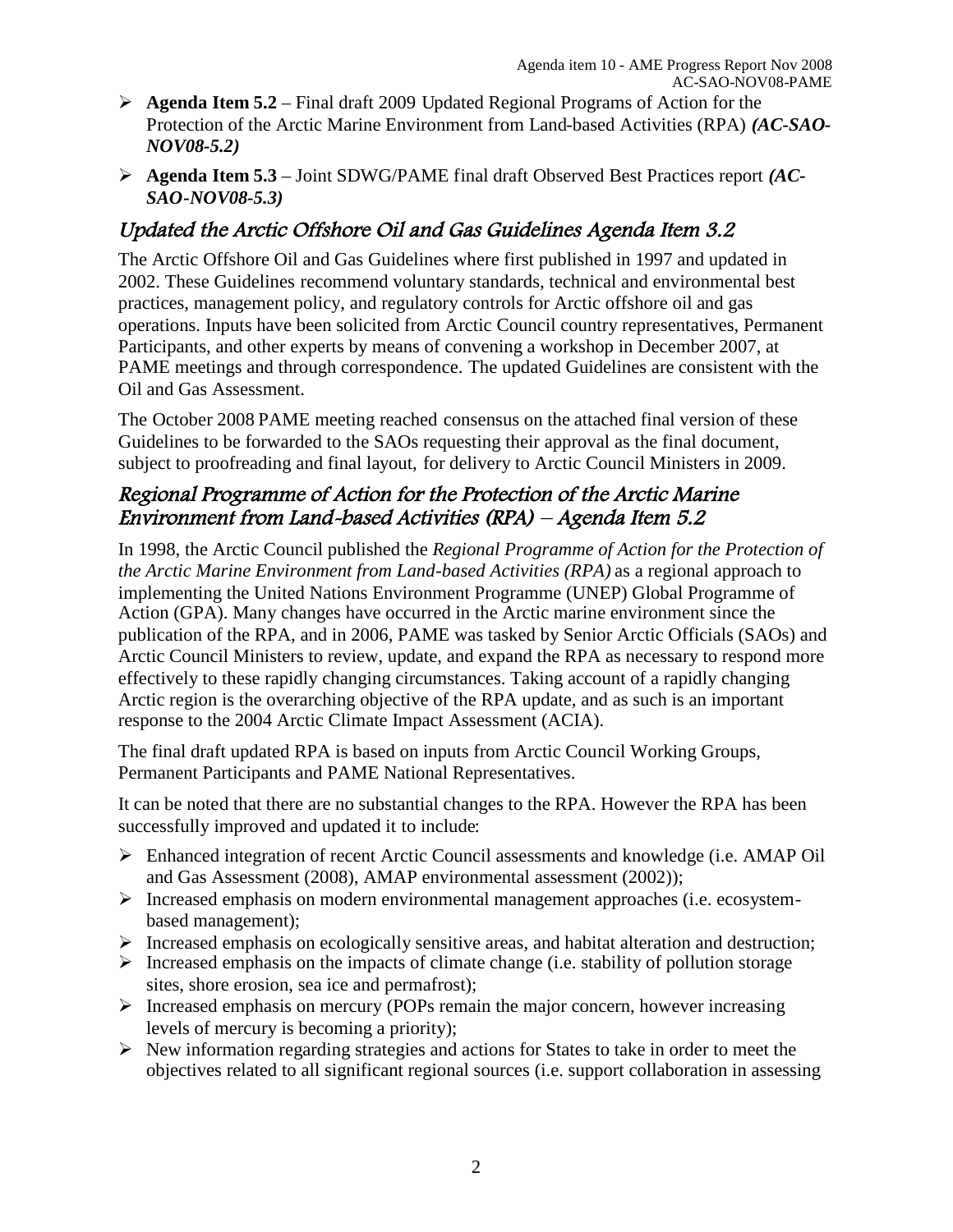threats, and exchange best-practices in dealing with all land-bases sources of marine pollution);

- $\triangleright$  New programme support elements for monitoring and assessing the Arctic marine environment (work with AMAP and CAFF), as well as increasing outreach initiatives with the public and indigenous peoples (i.e. brochures, communication strategies); and,
- $\triangleright$  Updated data on Russian hot spots (Appendix 2), including a new map identifying 100 hot spots.

The October 2008 PAME meeting reached consensus on the final version of these Guidelines to be forwarded to the SAOs requesting their approval as the final document, subject to proofreading and final layout, for delivery to Arctic Council Ministers in 2009.

#### Observed Best Practices in Ecosystems-based Oceans Management in the Arctic (BePOMAr) - Agenda Item 5.3

The October 2008 PAME meeting reviewed and agreed to the final draft text of the joint SDWG/PAME Observed Best Practices report as forwarded to the SAOs requesting their review and approval. PAME has not reviewed the large BePOMAr Report and understand that this Report will not be a negotiated Arctic Council product.

### **4. Status and Process to complete other PAME products for the 2009 Ministerial**

## Arctic Marine Shipping Assessment (AMSA) – Agenda Item 5.1

PAME will not have a draft AMSA Report with findings and recommendations for SAOs consideration and direction at this SAO meeting as per **Agenda Item 5.1** – Arctic Marine Shipping Assessment (AMSA). The first draft of the AMSA findings and recommendations was provided to the PAME representatives and Permanent Participants at the October 2008 PAME meeting. The PAME representatives and Permanent Participants will now initiate their national internal review process. PAME will begin its review and negotiations at the PAME special meeting 21-22 November in Oslo.

Refer to a separate document on AMSA - process and timeline number: *AC-SAO-NOV08-5.1*

## Ecosystem Approach Project – Large Marine Ecosystems

PAME has reviewed the draft LME Progress Report as presented at the October 2008 PAME meeting and is in the process of providing comments to the lead country on this draft. PAME has agreed to a process and a timeline to complete and agree to final LME Progress Report by correspondence and/or conference call to deal with any outstanding issues for submission to SAOs by 8<sup>th</sup> of Jan 2009 for approval as an Arctic Council product.

# PAME Work Plan 2009-2011

The 1<sup>st</sup> draft of the PAME 2009-2011 was distributed to PAME representatives and Permanent Participants in September 2008 and discussed at the October 2008 PAME meeting. PAME has agreed to a process and a timeline to finalize this work by the end of December for submission to SAOs by  $8<sup>th</sup>$  of Jan 2009.

The 1<sup>st</sup> draft PAME Work Plan 2009-2011 is based on both continuation of current PAME activities and new activities and includes a new proposed PAME project Arctic Council comprehensive review of the adequacy of measures for integrated Ecosystem-based Arctic